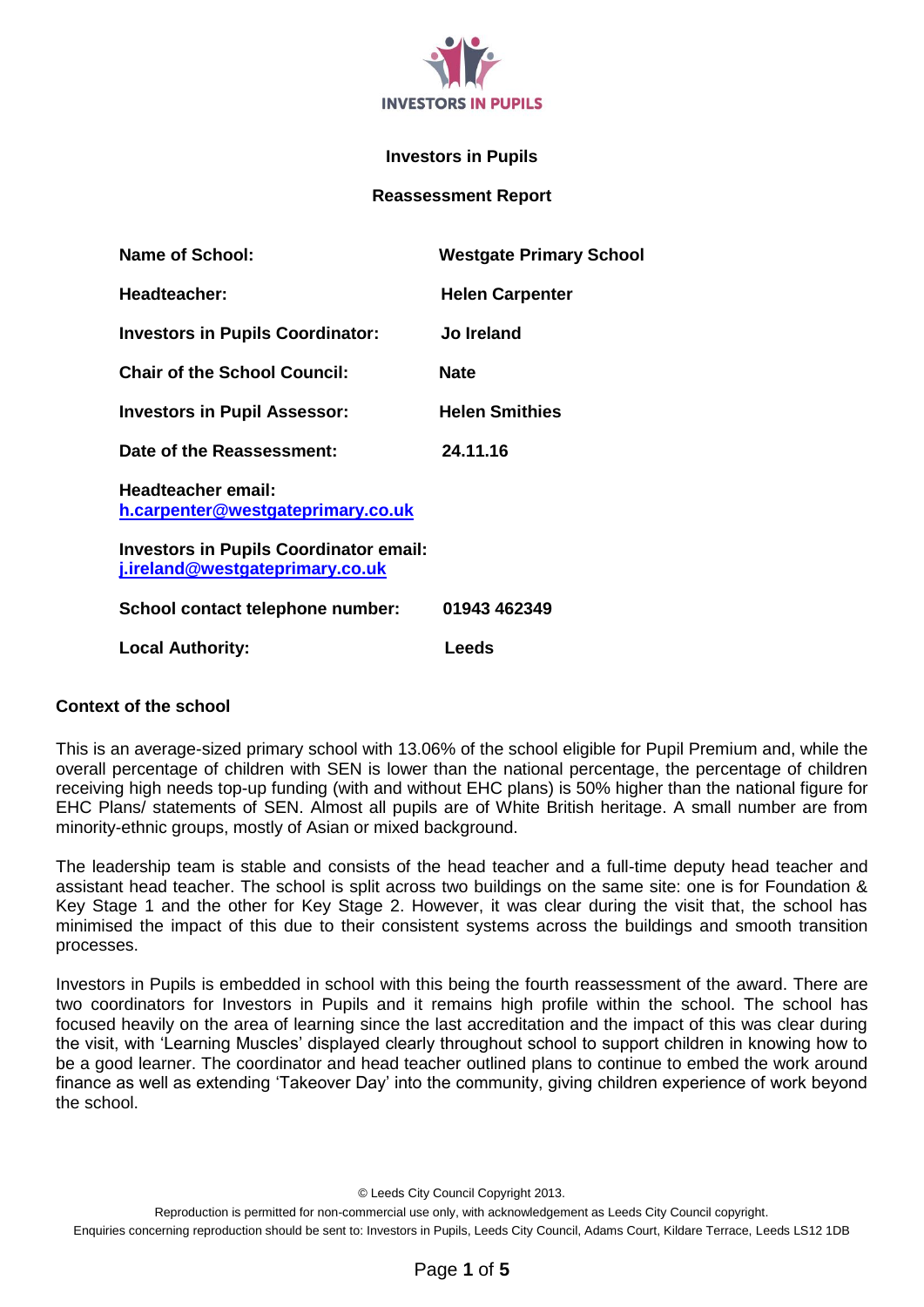

# **Areas for Development as detailed in the last report**

*Developing the financial knowledge of pupils.* 

From evidence seen on the day, I can confirm that this has been met.

# **Strengths of the school which support the principles of 'Investors in Pupils'**

## **Pupil/Student voice and participation**

- The School Food Ambassadors contributed effectively to Section A of the schools' Investors in Pupils reassessment request form.
- The School Food Ambassadors presented their work with real confidence and proudly informed the assessor of the process they have been through in order to make real difference in their role around school food.
- The pupils presented their work in a creative way, utilising videos and powerpoint to show their journey. They were extremely articulate, clear and confident.
- It was clear from the presentation that pupils have the opportunity to make a difference in school at both a day-to-day, and a strategic level.
- The pupils have been involved in changing the packed lunch policy and have worked with their peers from the schools in their cluster to do this. They have raised the profile and quality of school food, as well as increasing the number of pupils now taking a school meal – well done!
- The school takes part in the annual 'Takeover Day' through which pupils can apply to 'takeover' different roles in school. This is taken very seriously and applications are whittled down by the school council. This is a great opportunity for children to get an insight into the world of work and they clearly value and appreciate it.

# **Learning**

- It is evident that the school invests in all its pupils and there is a whole school approach to Investors in Pupils. It has a high profile in school and all staff are fully committed and highly motivated to raise aspirations and improve outcomes for pupils. From the evidence seen on the day, it was clear that school is extremely focused on improving outcomes for pupils and building tomorrow's community today.
- Since the last accreditation, 'Growth Mindset' has been introduced and implemented across the school and 'Learning Muscles' have been developed by the children to help them understand what makes a good learner. This has given the children the tools to help them 'strive for excellence' and know how to succeed. *'We get to learn; we need a good grade to get a good job!'*
- The quality of display in the school is excellent and there are abundant impressive examples of displays which support the development of the whole child, encouraging them to grow as learners.
- From touring the school, pupils were clearly on task and fully engaged in their learning and Investors in Pupils is clearly embedded within the learning environment.
- Individual and class targets are displayed in every class, including foundation stage, and remain high profile in every classroom. Children were very proud of their targets and were able to talk about what they were currently working at and what they were aiming for to help them to *'get better.'*
- Aspirations are promoted from the minute the children enter this school, with roles and responsibilities given in every class, alongside additional responsibilities available. The children clearly value this opportunity and understand how they can contribute to the whole school environment.

© Leeds City Council Copyright 2013.

Reproduction is permitted for non-commercial use only, with acknowledgement as Leeds City Council copyright.

Enquiries concerning reproduction should be sent to: Investors in Pupils, Leeds City Council, Adams Court, Kildare Terrace, Leeds LS12 1DB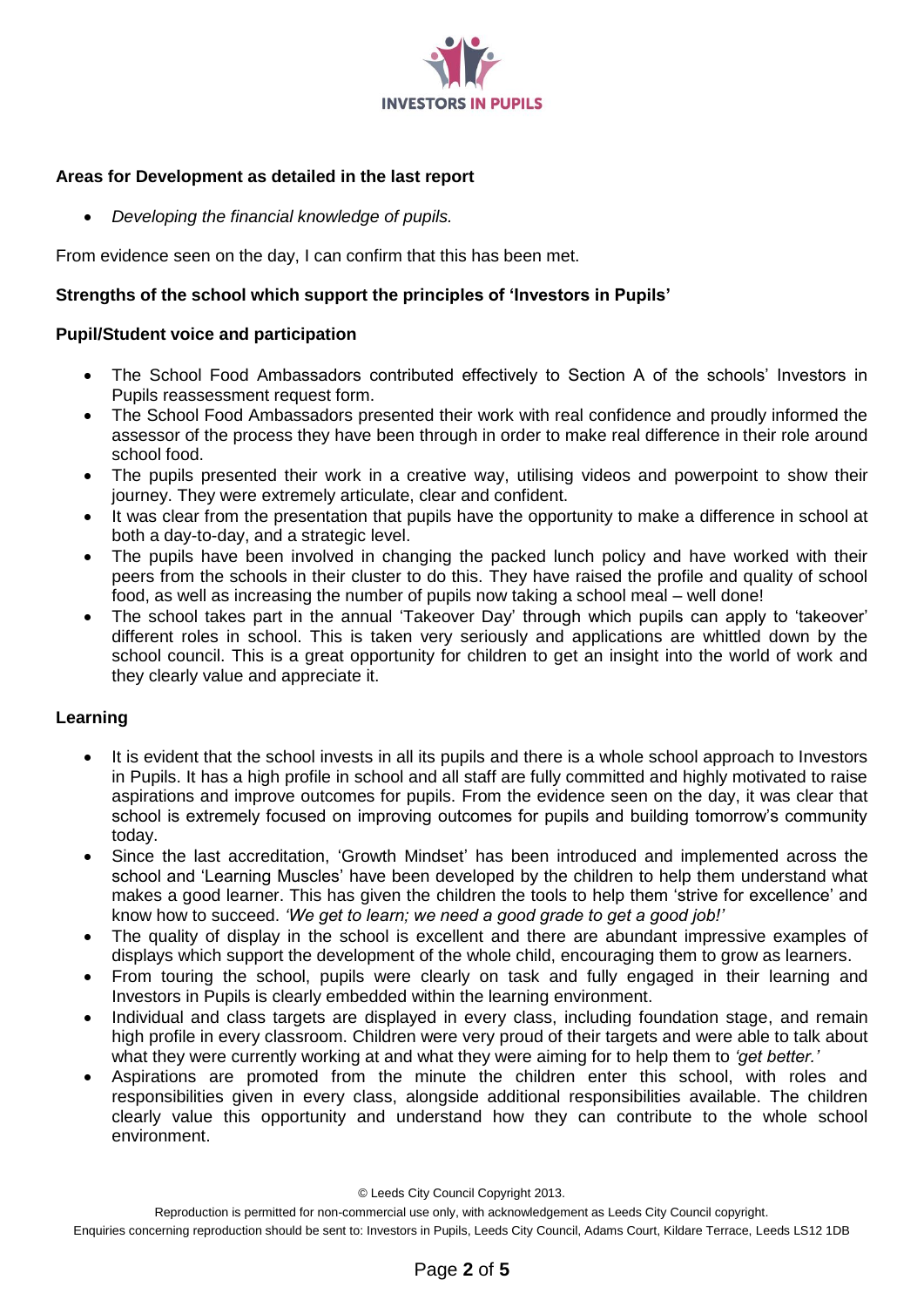

## **Behaviour**

- The behaviour of the pupils was exemplary throughout the assessment visit, with pupils wanting to behave well, not because they have to, but because they choose to; a real credit to the school. They are happy, polite, articulate and emotionally literate.
- A significant contribution to reinforcing positive behaviour at school is the effect of the positive strategies such as house points, the 'Westgate Always', the behaviour ladder, celebration assemblies, along with the classroom rules, all of which have been developed by pupils.
- One of the keys to good behaviour in this school is the excellent relationships between staff and pupils which contribute significantly to the happy, harmonious environment.
- The school has a fantastic nurture room, run by the learning mentor, which supports vulnerable pupils identified by class teachers. The learning mentor works closely with class teachers to identify the needs of the pupils and supports them with any specific targets they may be working on*. 'If we have any worries we can go to the nurture room to talk about it with Mrs Eley.'*
- When asked if children feel happy in this school, one child replied *'yes, yes, yes!'* This is very much underpinned by the systems in place to ensure children know where to go for help should they feel worried or have a problem, for example, the use of the worry boxes, suggestion boxes. Children also feel they can talk to anyone in school should they need to. *'No matter what, the teachers are always there for you.'*
- This school really does strive for excellence and 'the Westgate Way' permeates the whole school community. One teaching assistant commented, '*It's just the Westgate Way; it's a natural part of school life.'*
- Children are taking ownership of their own behaviour through a restorative practice approach, with one child describing how they can now resolve their own differences without an adult intervening. *'Our friends are always there to help us.'*

# **School and Class Management including knowledge of school finance**

- Investors in Pupils benefits from a high profile throughout the school. Every classroom had a clearly displayed vision statement, written by each class, as part of its own tailored 'Investors in Pupils' display board.
- The school and classrooms are clean, tidy and well cared for, ensuring productive learning environments. Pupils recognise their shared responsibility for maintaining the expected standards of cleanliness and organisation reflecting their appreciation of the cost of resources.
- There are numerous opportunities for pupils to take responsibility and understand how this contributes to the school as a whole. Opportunities include: playground monitors, lunchtime buddies, school council, 'fitbods', running of the fruit stall, lunchtime clubs run by Y6, fundraising activities, School Food Ambassadors. *'We help the adults with all the jobs we do.' 'If we didn't help Mrs. Carpenter, she would be paying lots of people to help!' 'It's good to have jobs to help us to learn from our mistakes which helps us for when we get older.' 'When you're older, you get paid for working; my mum gets paid by working in Greggs.'*
- The school has a democratically selected strong and active school council that meets every week. It has an extremely high profile and they are given many opportunities to make a real difference in school. All pupils were able to describe changes the school council have made and how they can contribute to change even if they are not on the council through the suggestion boxes. *'Being on the school council makes you feel like you have responsibility and a say on what happens in school. 'It helps children having a say as children do sometimes have better ideas than adults! She (the headteacher) needs a bit of advice from pupils sometimes!'*
- Children were aware of the role of the governors and could articulate how the head teacher is held accountable to them. They understood that they don't get paid but that they help with running the school. *'Governors make important decisions about buildings and furniture.' 'They are important to us because they give us money for stationary.'*

© Leeds City Council Copyright 2013.

Reproduction is permitted for non-commercial use only, with acknowledgement as Leeds City Council copyright.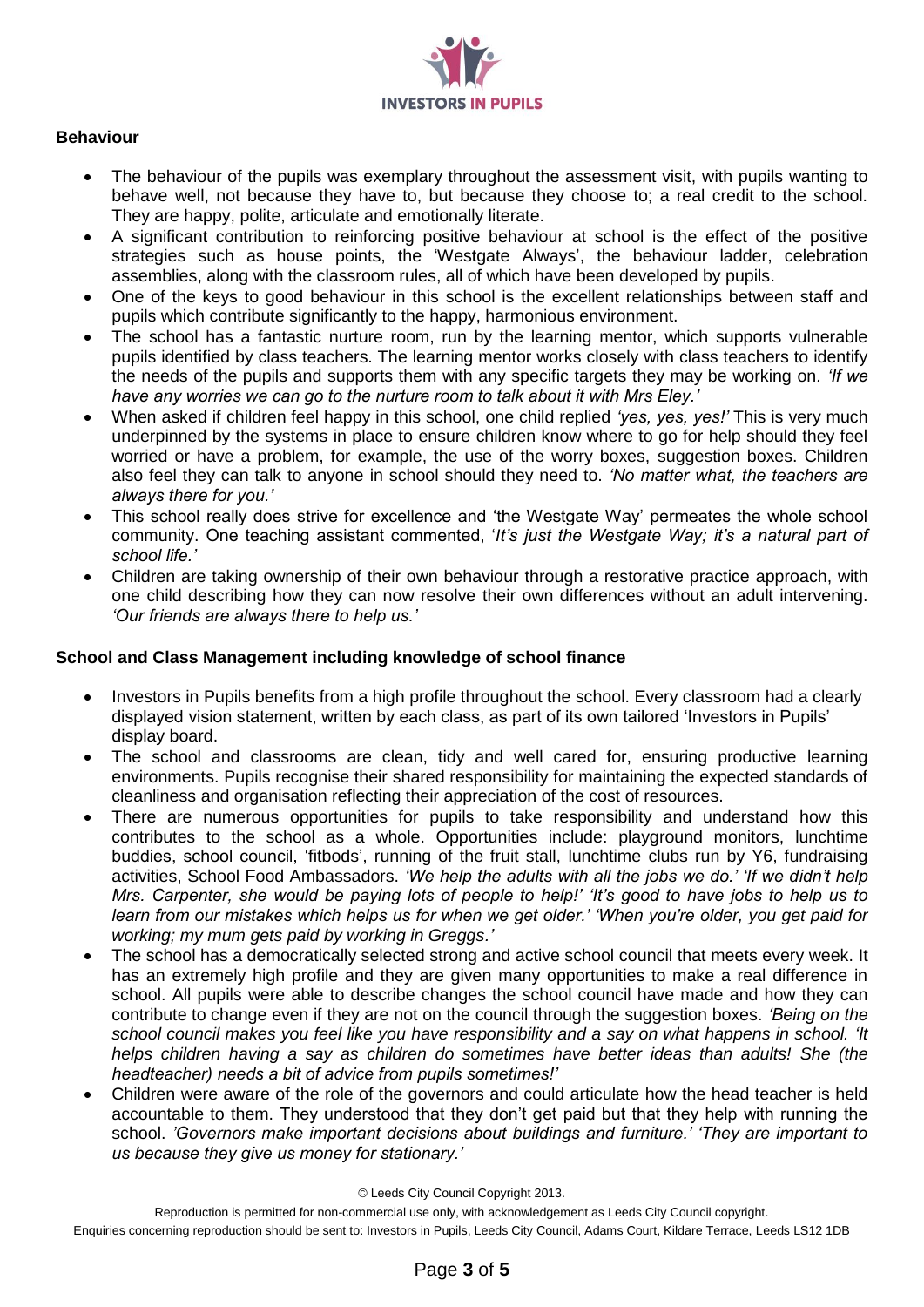

- Pupils have a good awareness of budgets which has been further enhanced through the introduction of class budgets amounting to £20 per class each term. Pupils look after their school and know it is important to care for resources. The introduction of money boards in each classroom has helped pupils to understand the value of resources as they have to pay for any lost or broken resources. *'The money board makes us more responsible.' 'The children are obsessed about the cost of a pen, so much so they bring in their own resources!' One teaching assistant also added, 'We are very big on the value of resources; value is very important at Westgate and this goes from a teacher to a pen.'*
- A school savings club has been introduced for the children to save*. 'We put money in every Tuesday; it's good because everyone is doing it.'*

## **Attendance**

- With an attendance rate at 96.9%, and consistently low number of late arrivals, children evidently enjoy coming to Westgate Primary School. *'I really like coming to school because the lessons are fun, the teachers are kind to us and I have lots of friends.'*
- Pupils demonstrated that not only do they understand the importance of coming to school but they all reported that they felt important when at school. *'We come to school so we can learn new things. If you miss a day you might miss something really important out and you wouldn't know what it was. 'We feel important at this school because we are good at things and we can learn from our mistakes. I have learned a lot at this school.'*
- The children feel like they belong in this special community and want to come to school.
- The introduction of 'Rockstar Maths' has helped improve on any lates that were occurring as children do not want to miss this session at the start of the day.'
- The learning mentor in school picks up and follows up on any lates or non-attendance to ensure that attendance remains a priority.

#### **Induction**

- The school's caring ethos, warmth and welcoming environment are felt the moment you enter this school. The environment is vibrant, highly inclusive and reflective of the school's many achievements, all centring around the child.
- Effective induction procedures were in place and reflected on the assessment day in the form of tailored, centrally located, induction materials for each class - designed and produced by pupils - as well as through the enthusiasm and confidence with which children, staff, governors and parents spoke about Investors in Pupils.
- The school has an effective Y6/F2 buddy system to support the F2 children to settle in to school life. The Y6 children reported feeling proud to be a buddy and commented on how this role has helped them to develop new skills. *'I have to be responsible and a good role model for my buddy.' ' I have to be sensible but funny too so that they enjoy being my buddy.' 'I have to be assertive if the little ones start messing around in the lunch hall.'*
- The school has introduced 'Come and Play' sessions to support the new starts with their transition into the school.
- The school doesn't have a high mobility rate but any new child entering the school is inducted using the class induction books. One KS1 pupil commented, *'I got a book to take home to learn about the school. It made me really happy because I was moving to a new school.'*

© Leeds City Council Copyright 2013.

Reproduction is permitted for non-commercial use only, with acknowledgement as Leeds City Council copyright.

Enquiries concerning reproduction should be sent to: Investors in Pupils, Leeds City Council, Adams Court, Kildare Terrace, Leeds LS12 1DB